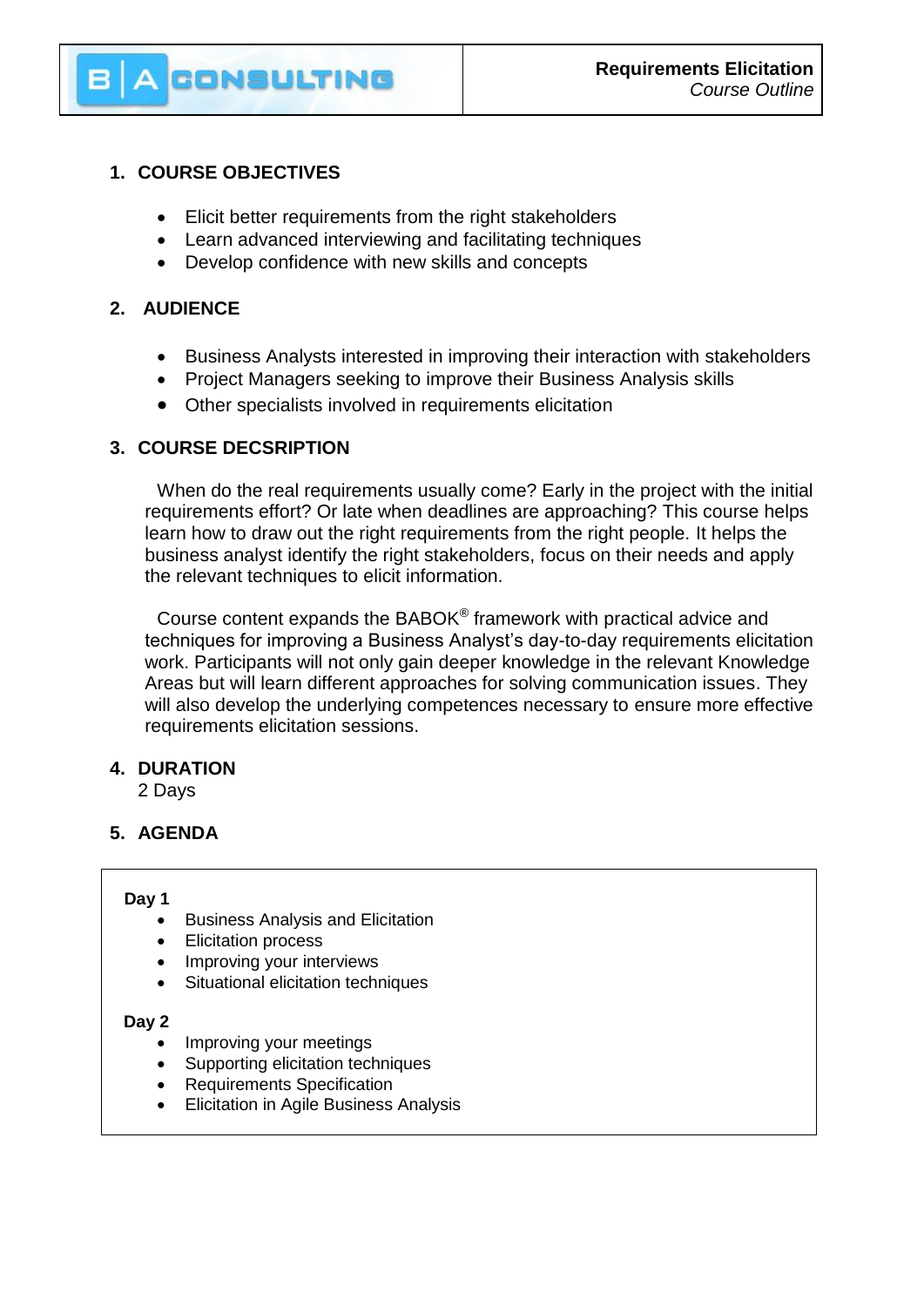# CONSULTING

# **6. COVERED TOPICS**

## **Business Analysis and Elicitation**

- Meet the Business Analyst
- Purpose of Business Analysis
- **•** Business Analysis Knowledge Areas
- Stakeholder Types
- The detail/frequency/effort dependency

## **Elicitation Process**

- **Elicitation process overview**
- Understanding team responsibilities
- Understanding stakeholder interest/influence
- Adopting the right approach to stakeholders
- Elicitation fundamental skills
- **•** Elicitation techniques

## **Improving your interviews**

- Interviewing basics
- Interview preparation
- Interview execution
- Handling problematic interviews
- Ensuring result quality

### **Situational elicitation techniques**

- Preparing and distributing questionnaires
- Conducting document analysis
- Directly observing stakeholders

### **Improving your meetings**

- Common meeting problems
- Meeting roles and participant attitude
- Meeting preparation
- Meeting execution
- Dialectics and parallel approach to meetings
- Ensuring quality meeting results
- The Six hats technique for quality meetings

### **Supporting Elicitation techniques**

- Prototyping basics
- Screen prototypes
- Navigational diagrams
- Interface Analysis usage and limitations

### **Requirements Specification**